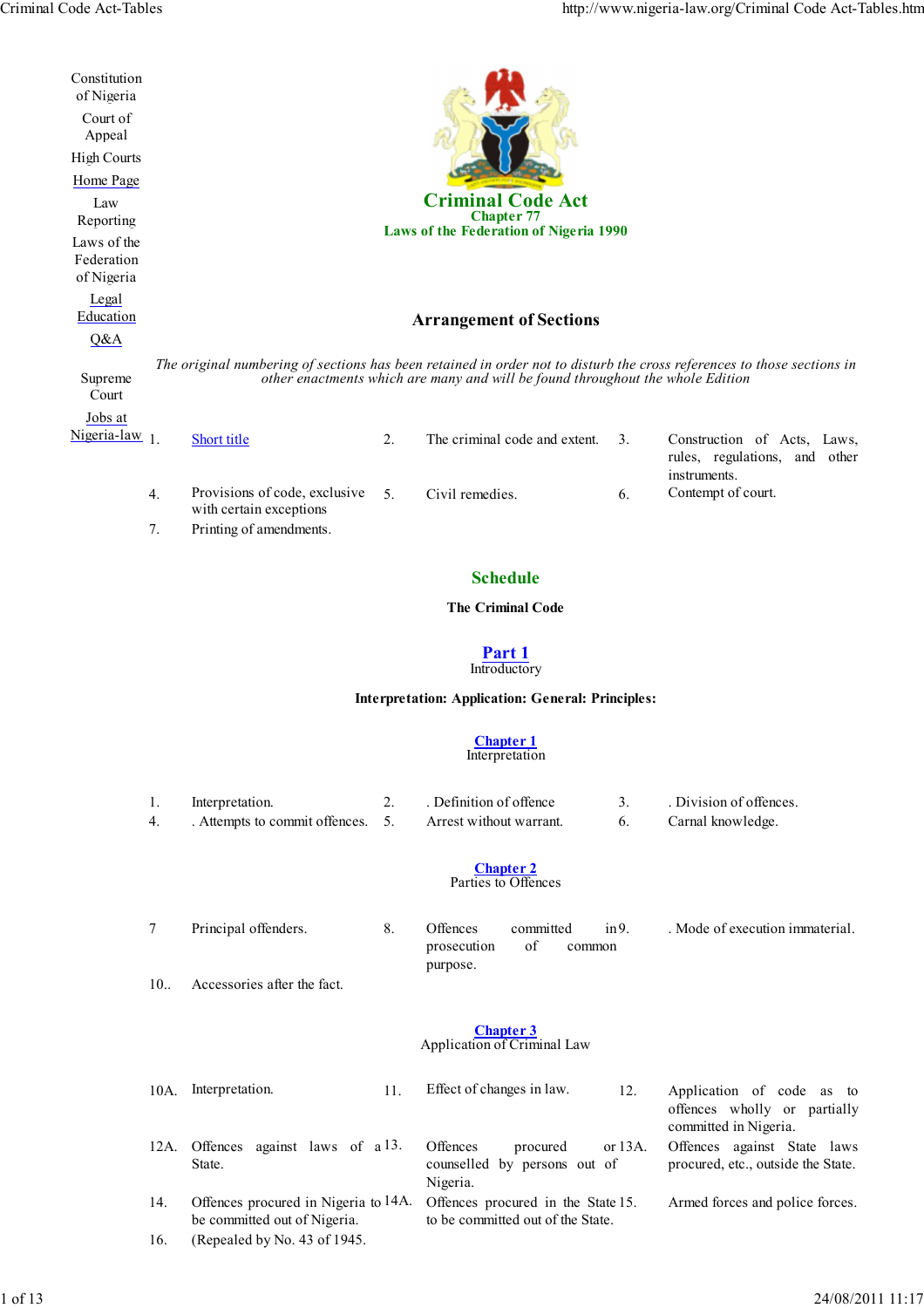#### **Chapter 4** Punishments

17. Kinds of punishment. 18. Caning for male persons under 19.

seventeen. Prerogative. Forfeiture of bribes.

20. Forfeiture of property used in 21. postal offences.

#### **Chapter 5** Criminal Responsibility

| 22. | Ignorance of Law.<br>23.                             | <i>Bonafide</i> claim of right.<br>24.                                                                                                                 | Intention: motive.                                                                                         |
|-----|------------------------------------------------------|--------------------------------------------------------------------------------------------------------------------------------------------------------|------------------------------------------------------------------------------------------------------------|
| 25. | Mistake of fact.<br>26.                              | Extraordinary emergencies.<br>27.                                                                                                                      | Presumption of sanity.                                                                                     |
| 28. | 29.<br>Insanity.                                     | Intoxication.<br>30.                                                                                                                                   | Immature age.                                                                                              |
| 31. | Justification<br>excuse: 32.<br>and<br>compulsion.   | Justification<br>excuse: 33.<br>and<br>compulsion.                                                                                                     | Compulsion of husband.                                                                                     |
| 34. | No conspiracy between husband 35.<br>and wife alone. | and $36$ .<br>Offences<br>partners<br>bv<br>of<br>companies<br>members<br>with<br>partnership<br>respect<br>to<br><sub>or</sub><br>corporate property. | Liability of husband and wife for<br>offences committed by either with<br>respect to the other's property. |

**Part 2** *Offences against Public Order*

# **Chapter 6**

*Treason and certain other Offences*

| 37.        | 38.<br>Treason.                                                                                           | Instigating invasion of Nigeria. 39.                                                                             | Provision<br>juvenile<br>as<br>to<br>offenders and pregnant women.                                                 |
|------------|-----------------------------------------------------------------------------------------------------------|------------------------------------------------------------------------------------------------------------------|--------------------------------------------------------------------------------------------------------------------|
| 40.<br>43. | Concealment of treason.<br>41.<br>Time for proceeding in cases of 44.<br>treason, concealment of treason, | 42.<br>Treasonable felonies.<br>45.<br>Inciting to mutiny.                                                       | Promoting inter communal war.<br>Aiding and inciting to mutinous<br>disobedience<br>- of<br><sub>or</sub><br>acts. |
|            | or promoting inter communal<br>war.                                                                       |                                                                                                                  | members of armed forces or<br>policemen.                                                                           |
| 46.        | Inducing such persons to desert. 46A.                                                                     | disaffection<br>Causing<br>$\text{among }47.$<br>of<br>members<br>forces.<br>armed<br>police or prison officers. | Effect of proceeding<br>under<br>sections 44 and 45.                                                               |
| 48.        | Assisting or allowing escape of 49.<br>prisoners of war.                                                  | Overt act.                                                                                                       |                                                                                                                    |

#### **Chapter 6A** *Treachery*

49A. Death penalty for treachery. 49B

. Joinder of charges and place of 49C. Extent of Chapter.

- 49D. (Deleted by L.N. 112 of 1964.)
- trial of offences.

# **Chapter 7**

*Sedition and the Importation of Seditious or Undesirable Publications*

| 50. | Interpretation.                                   | 51. | Offences.                                                                      | 52. Legal proceedings, Evidence.                      |
|-----|---------------------------------------------------|-----|--------------------------------------------------------------------------------|-------------------------------------------------------|
| 53. | Unlawful oaths to commit 54.<br>capital offences. |     | Other unlawful oaths to commit 55. Compulsion: how far a defence.<br>offences. |                                                       |
| 56. | Effect of prosecution.                            | 57. | Unlawful drilling.                                                             | 58. Power to prohibit importation of<br>publications. |

(6) Offences.

(8) Delivery of prohibited publication to police and administrative officers.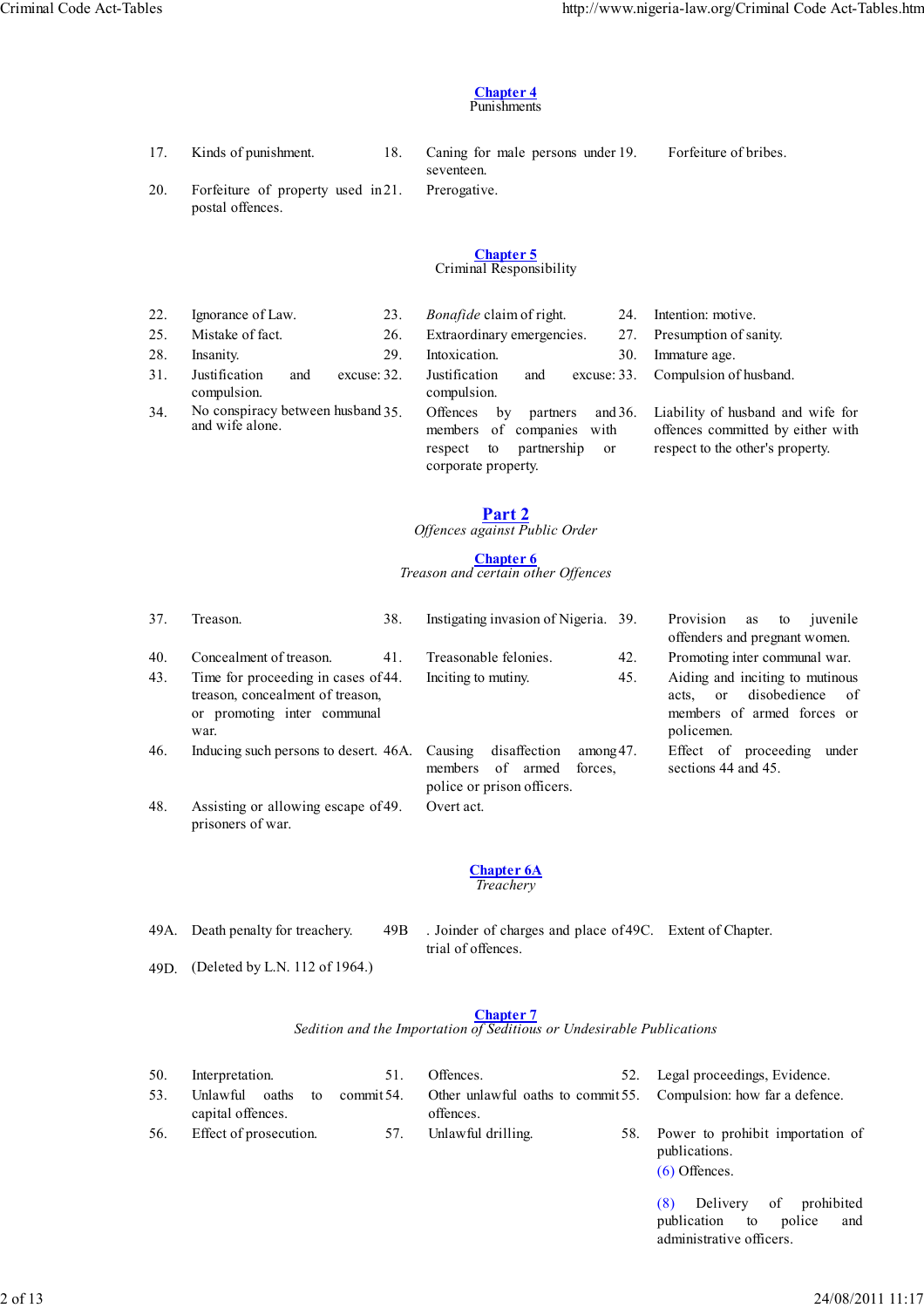(9) Power to examine packages.

59. Publication of false news with intent to cause fear and alarm to public.

Defamation of persons exercising sovereign authority over a State.

# **Chapter 8**

*Offences against the Executive and Legislative Power*

61. Interference with executive or legislative power.

#### **Chapter 9** *Unlawful Societies*

 $62.$  Definition of unlawful society. society and 62A. Unlawful societies in a State. 63. Managing an unlawful society.

Provisions relating to 66. prosecutions for offences under

Powers of peace officers in relation to unlawful societies.

64. Members of unlawful society: persons permitting an unlawful society to meet on their premises.

sections 63 and 64. Forfeiture.

67. Disposition of property of society declared to be an unlawful society.

#### **Chapter 10** *Unlawful Assemblies: Breaches of the Peace*

| 69. | Definitions: Unlawful assembly. 70.<br>Riot.                 | Punishment<br>of<br>unlawful 71.<br>assembly.                  | Punishment of riot.                                           |
|-----|--------------------------------------------------------------|----------------------------------------------------------------|---------------------------------------------------------------|
| 72. | Making proclamation for rioters 73.<br>to disperse.          | after 74.<br>Dispersion of rioters<br>proclamation made.       | Rioting after proclamation.                                   |
| 75. | Preventing or obstructing the 76.<br>making of proclamation. | Rioters demolishing buildings, 77.<br>machinery, railway, etc. | injuring<br>Rioters<br>buildings.<br>machinery, railway, etc. |
| 78. | Smuggling or rescuing goods 79.<br>under arms.               | Smuggling under arms or in 80.<br>disguise.                    | Going armed so as to cause fear.                              |
| 81. | 82.<br>Forcible entry.                                       | Forcible detainer.<br>83.                                      | Affray.                                                       |
| 84. | Challenge to fight a duel.<br>85.                            | Prize fight.<br>86.                                            | Threatening violence.                                         |
| 87. | Assembling for the purpose of 88.<br>smuggling.              | Unlawful processions.                                          | 88A. Provoking breach of peace by<br>offensive publication.   |

# **Part 3**

*Offences against the Administration of Law and Justice and against Public Authority*

# **Chapter 11**

*Disclosure of 0fficial Secrets and Abstracting Document*

89-96. Deleted by No. 31 of 1941. 97. Disclosure of official secrets. Public servant abstracting, etc.,<br>document: restriction on restriction on prosecutions.

#### **Chapter 12** *Corruption and Abuse of Office*

98. Official corruption: public 98A. official inviting bribes, etc., on account of own actions.

giving bribes, etc., on account of actions of public official.

98A. Official corruption: person 98B. Official corruption: persons inviting bribes, etc., on account of actions of public official.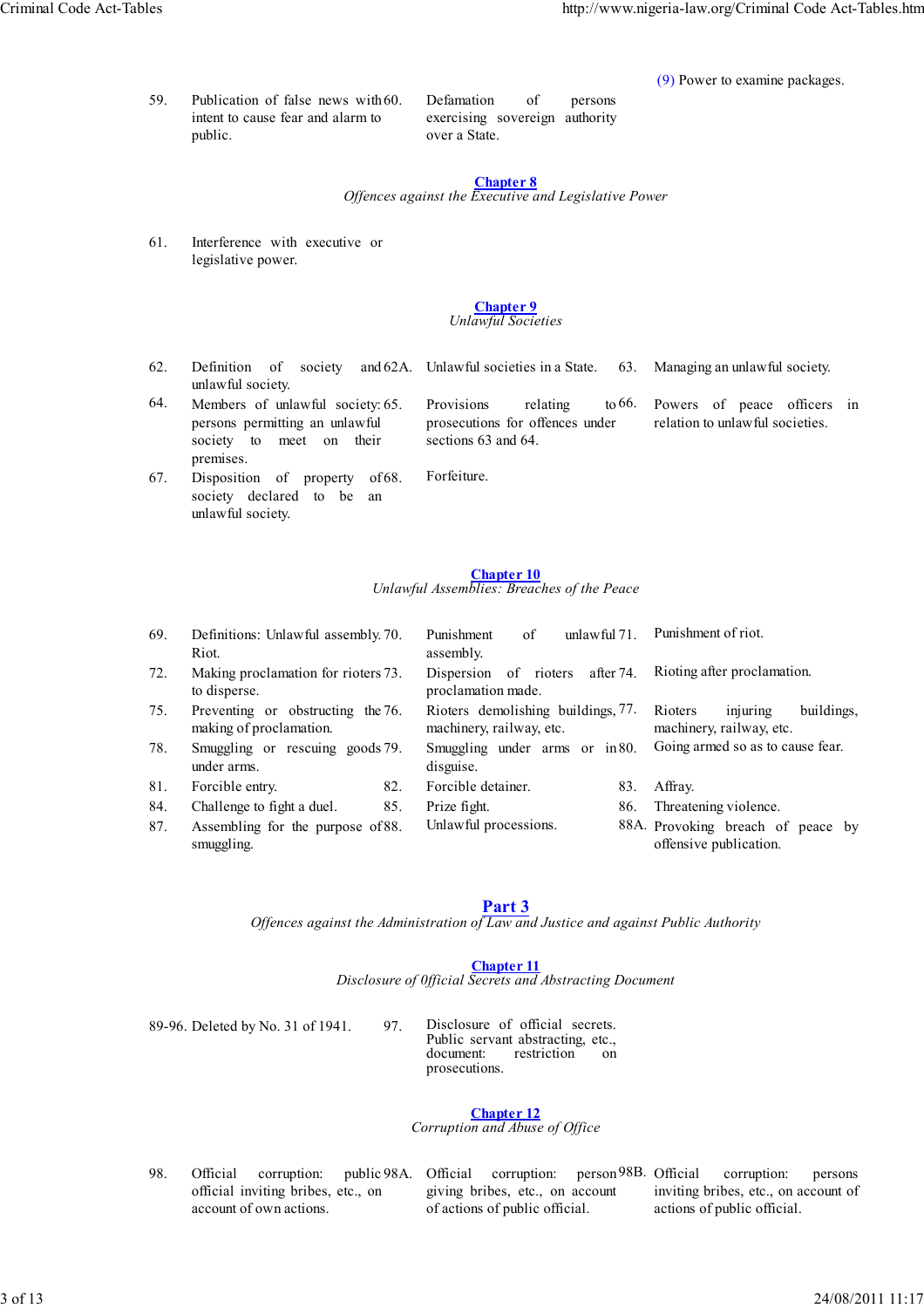| 98C. | <b>Restrictions</b><br>and 98D.<br>arrest<br>$\alpha$<br>prosecution of judicial officers<br>for offences under sections 98<br>to 988. |      | Meaning of "public official" in 99.<br>sections 98 to 98B.                                   | Extortion by public officers.                                                                      |
|------|----------------------------------------------------------------------------------------------------------------------------------------|------|----------------------------------------------------------------------------------------------|----------------------------------------------------------------------------------------------------|
| 100. | (Deleted by 1966 No. 84).                                                                                                              | 101. | Public officers interested in 102. Officers<br>contracts.                                    | charged<br>with<br>administration of property of a<br>special character or with special<br>duties. |
| 103. | False claims by officials.                                                                                                             | 104  | Abuse of office.                                                                             | 105. False<br>certificates<br>public<br>by<br>officers.                                            |
| 106. | Administering<br>oaths.                                                                                                                |      | extra-judicial 107. False assumption of authority.                                           | 108. Personating public officers.                                                                  |
| 109. | Personating members of armed 110.<br>forces or police.                                                                                 |      | Unlawfully wearing the uniform 111. Selling, etc., uniform, etc., to<br>of the armed forces. | unauthorised persons.                                                                              |

#### *Selling and Trafficking in Offices*

112. Bargaining for offices in public service.

#### **Chapter 14** *Offences relating to the Administration of Justice*

| 113. | of<br>Definition<br>proceeding.                                      | judicial 114 - | 116  | Deleted by 1966 No. 84.            |           |                                                                                    |             |       |
|------|----------------------------------------------------------------------|----------------|------|------------------------------------|-----------|------------------------------------------------------------------------------------|-------------|-------|
| 117. | Perjury.                                                             |                | 118. | Punishment of perjury.             |           | 119. Evidence on charge of perjury.                                                |             |       |
| 120. | Fabricating evidence.                                                |                | 121. | Corruption of witnesses.           |           | 122. Deceiving witnesses.                                                          |             |       |
| 123. | Destroying evidence.                                                 |                | 124. | Preventing<br>attending.           | witnesses | from $125$ . Conspiracy<br>accusation.                                             | to<br>bring | false |
|      | 125A. Making false statement to public 126.<br>officers with intent. |                |      | Perverting justice.                |           | 127. Compounding felonies.                                                         |             |       |
| 128. | Compounding penal actions.                                           |                | 129. | return of stolen or lost property. |           | Advertising a reward for the 130. Delay to take person arrested<br>before a court. |             |       |
| 131. | Bringing fictitious action on 132.<br>penal Act, Law or Statute.     |                |      | authority of court.                |           | Inserting advertisement without 133. Contempt of court.                            |             |       |

# **Chapter 15**

*Escapes.. Rescues: Obstructing Officers of Court*

| 134. Rescue.            | 135. Escape.                                                          |  | 136. Aiding prisoners to escape. |  |
|-------------------------|-----------------------------------------------------------------------|--|----------------------------------|--|
| 137. Permitting escape. | 138. Negligently permitting escape. 139. Prison officers accessory to |  |                                  |  |
|                         |                                                                       |  | breaches of discipline.          |  |

- 140-142. Repealed by 1972, No. 9. 143. Rescuing insane persons. 144. Removing, etc., property under lawful seizure.
- 145. Obstructing officers of courts of justice.

# **Chapter 16**

#### *Offences relating to the Currency*

| 146. | Interpretation.<br>147.                                                          | Counterfeiting gold and silver 148. Preparation for coining gold and<br>coin.                                   | silver coin.                     |
|------|----------------------------------------------------------------------------------|-----------------------------------------------------------------------------------------------------------------|----------------------------------|
|      | 148A. Unlawful inquiries with the 149.<br>object of making counterfeit<br>coins. | Clipping.                                                                                                       | 150. Possession of clippings.    |
| 151. | Uttering counterfeit current gold 152.<br>or silver coin.                        | Repeated uttering of counterfeit 153. Offences<br>current gold or silver coin, or<br>possession of several such | after<br>previous<br>conviction. |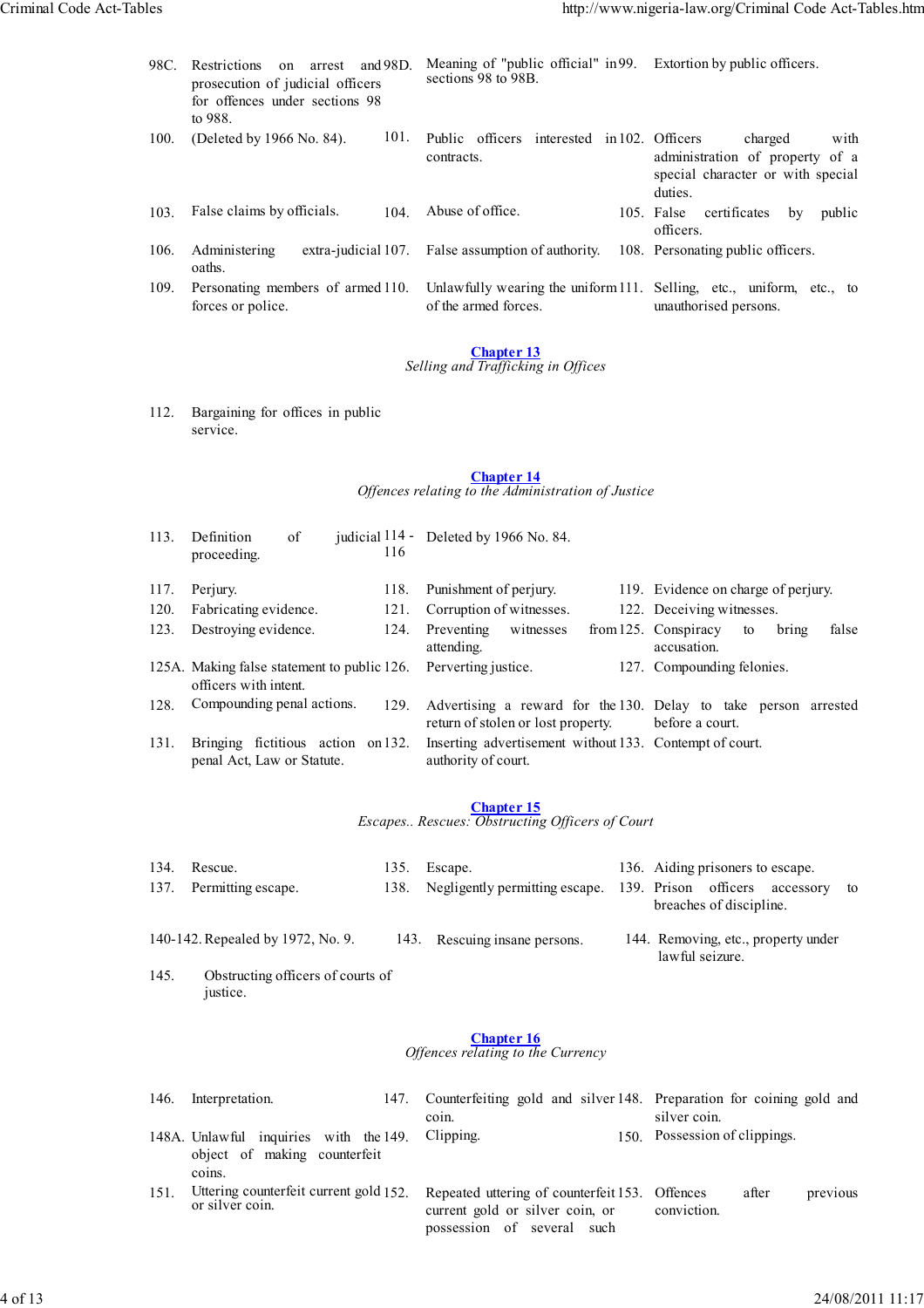|              |                                                                                                   | coins.                                                                                                                                                                                  |                                                  |
|--------------|---------------------------------------------------------------------------------------------------|-----------------------------------------------------------------------------------------------------------------------------------------------------------------------------------------|--------------------------------------------------|
| 154.         | Counterfeiting nickel coin.<br>155.                                                               | Uttering base nickel coin.                                                                                                                                                              | 156. Defacing coin by stamping words<br>thereon. |
| 157.         | Uttering foreign coin, medals, 158.<br>etc., as current coin with intent<br>to defaud.            | Exporting counterfeit current 159. Unlawfully importing counterfeit<br>coin.                                                                                                            | coin.                                            |
| 160.         | tender: penalty for uttering.                                                                     | Tender of defaced coin not legal 160A. Making, issue and circulation of 160B. Portrayal of Nigerian notes and<br>promissory notes payable to<br>bearer on demand, without<br>authority. | coins.                                           |
|              |                                                                                                   | <b>Chapter 17</b><br>Offences Relating to Posts and Telecommunications                                                                                                                  |                                                  |
| 161.         | Stopping mails.<br>162.                                                                           | Intercepting telegrams or postal 163. Tampering with telegrams<br>matter.                                                                                                               | <sub>or</sub><br>postal matter.                  |
| 164.         | Wilful misdelivery of telegrams 165.<br>or postal matter.                                         | Obtaining telegrams or postal 166. Secreting letters and telegrams.<br>matter by false pretences.                                                                                       |                                                  |
| 167.         | Fraudulent issue of money 168.<br>orders and postal orders.                                       | Fraudulent messages respecting 169. Unlawful franking of letters.<br>money orders.                                                                                                      |                                                  |
| 170.         | Sending dangerous or obscene 171.<br>things by post.                                              | Retarding delivery of telegrams 172. Obstructing mails.<br>or postal matter.                                                                                                            |                                                  |
| 173.         | Penalty<br>loitering, 174.<br>on<br>carelessness in delivery of<br>mails, etc.                    | Fraudulently removing stamps. 175. Fraudulent evasion of postal laws.                                                                                                                   |                                                  |
| 176.         | Carrying letters otherwise than 177.<br>by post.                                                  | Illegally<br>making<br>envelopes or setting up post<br>office or office for sale of<br>stamps, or imitating post office.                                                                | postal 178. Destroying or damaging letter box.   |
| 179.         | Placing injurious substances in 180.<br>or against letter box.                                    | Defacing post office or letter 181. Obstructing post and telegraph<br>box.                                                                                                              | offices.                                         |
| 182.         | Obstructing post and telegraph 183.<br>officers in the execution of duty.                         | Contravening<br>privilege of the Nigerian Postal $\&$<br>185.<br>Services Department.                                                                                                   | exclusive 184 Deleted by 1975 No. 30.            |
| 186.<br>189. | Negligently injuring telegraphs. 187.<br>Laying property in postal matter<br>and telegraph works. | Violation of secrecy.                                                                                                                                                                   | 188. Resisting officers.                         |
|              |                                                                                                   |                                                                                                                                                                                         |                                                  |

*Miscellaneous Offences against Public Authority*

| 190. | declaration<br>False<br>as<br>execution of sentence of death. | to 190A. False statements in application 191. False statements in statements<br>for passports. | required to be under oath or                   |
|------|---------------------------------------------------------------|------------------------------------------------------------------------------------------------|------------------------------------------------|
|      |                                                               |                                                                                                | solemn declaration.                            |
| 192. | and 193.<br>False<br>declarations<br>statements.              | Evidence.                                                                                      | 194. Shooting at customs boats or<br>officers. |
| 195. | Resisting officers engaged in 196.<br>preventing smuggling.   | Resisting customs officers.                                                                    | 197. Resisting public officers.                |
| 198. | Refusal by public officer to 199.<br>perform duty.            | Neglect of peace officer to 200. Neglect to aid in suppressing riot.<br>suppress riot.         |                                                |
| 201. | Neglect to aid in arresting 202.<br>offenders.                | Disobedience to Act, Law, or 203. Disobedience to lawful order<br>Statute.                     | issued by constituted authority.               |

**Part 4** *Acts Injurious to the Public in General*

**Chapter 19**

*Offences Relating to Religious Worship*

- 
- 204. Insult to a religion. 205. Offering violence to officiating 206. Disturbing religious worship. ministers of religion.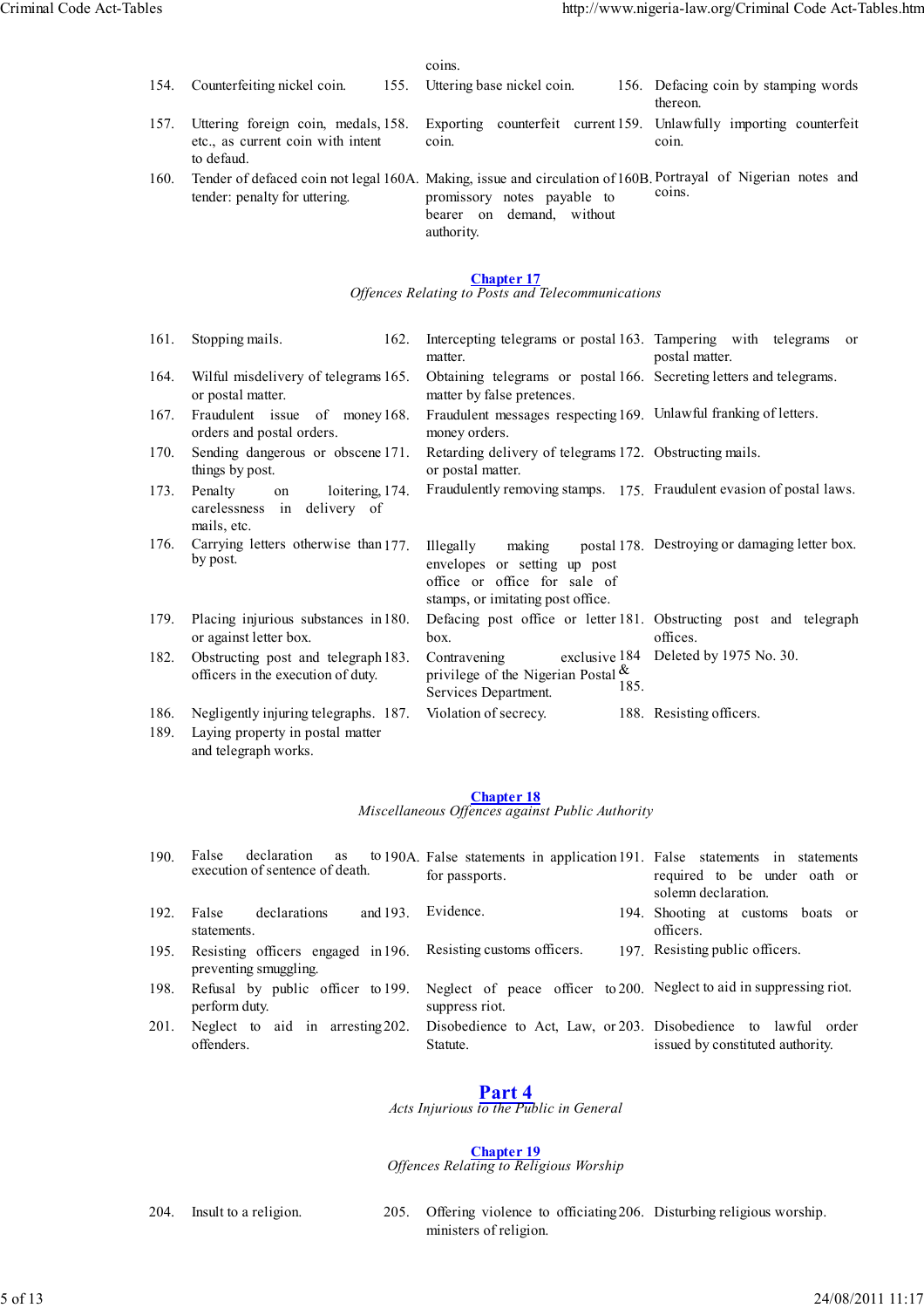# **Chapter 20** *Ordeal, Witchcraft, Juju and Criminal Charms*

| 207. | Unlawful trial<br>by<br>prohibited juju. |       |          |                   | ordeal: 208. Directing, etc., unlawful trial by 209. Being present at, or making poison<br>ordeal. |          |                     |  | for unlawful trial by ordeal. |                                                     |  |  |  |
|------|------------------------------------------|-------|----------|-------------------|----------------------------------------------------------------------------------------------------|----------|---------------------|--|-------------------------------|-----------------------------------------------------|--|--|--|
| 210. | Offences                                 | $\ln$ | relation | to $211$ . Chiefs |                                                                                                    |          |                     |  |                               | permitting unlawful 212. Destruction of place where |  |  |  |
|      | witchcraft and juju.                     |       |          |                   | ordeal                                                                                             |          | and prohibited juju |  |                               | unlawful ordeal or prohibited juju                  |  |  |  |
|      |                                          |       |          |                   |                                                                                                    | worship. |                     |  | worship is held.              |                                                     |  |  |  |

213. Criminal charms.

#### **Chapter 21** *Offences against Morality*

| 214. | Unnatural offences.                                                        | 215. | Attempt to commit unnatural 216. Indecent treatment of boys under<br>offences.<br>fourteen.                                                                                   |        |
|------|----------------------------------------------------------------------------|------|-------------------------------------------------------------------------------------------------------------------------------------------------------------------------------|--------|
| 217. | practices<br>between 218.<br>Indecent<br>males.                            |      | Defilement<br>girls under 219. Householder permitting defilement<br>of<br>thirteen.<br>of young girls on his premises.                                                        |        |
| 220. | under $221$ .<br>Defence<br>to charge<br>preceding section.                |      | Defilement of girls under 222. Indecent treatment of girls under<br>sixteen and above thirteen, and<br>sixteen.<br>of idiots.                                                 |        |
|      | seduction or prostitution of a<br>girl under sixteen.                      |      | 222A. Causing or encouraging the 222B. Allowing persons under sixteen 222c. Restriction<br>defence<br>on<br>to be in brothels.<br>reasonable belief.                          | of     |
| 223. | Procuration.<br>224.                                                       |      | Procuring defilement of woman 225. Abduction of girl under eighteen<br>with intent<br>fraud, or<br>have<br>by threats<br>$\alpha$<br>to<br>administering drugs.<br>knowledge. | carnal |
|      | 225A. Persons trading in prostitution. 225B. Keeping a brothel.            |      | 226. Unlawful detention with intent to<br>defile, or in a brothel.                                                                                                            |        |
| 227. | Conspiracy to defile.                                                      | 228. | Attempts to procure abortion.<br>229. Attempt<br>to<br>procure<br>miscarriage.                                                                                                | own    |
| 230. | Supplying drugs or instruments 231. Indecent acts.<br>to procure abortion. |      | 232. Repealed-by 1961 No. 51.                                                                                                                                                 |        |
| 233. |                                                                            |      | Knowledge of age immaterial. 233A. Deportation of non-citizens of                                                                                                             |        |

Nigeria.

# **Chapter 21A**

*Obscene Publications*

| 233B. Interpretation.              |  | 233C. Test of obscenity.      | 233D. Prohibition of publication of |  |  |  |  |
|------------------------------------|--|-------------------------------|-------------------------------------|--|--|--|--|
|                                    |  |                               | obscene matter.                     |  |  |  |  |
| 233E. Power of search and seizure. |  | 233F. Defence of public good. |                                     |  |  |  |  |

#### **Chapter 22**

*Nuisances; Gaming Houses; Lotteries; Misconduct relating to Corpses*

|     | 234. Common nuisances.                                        | 235. Repealed by No. 20 of 1944. 236. Gaming houses. |                     |
|-----|---------------------------------------------------------------|------------------------------------------------------|---------------------|
|     | 237. Police may be authorised to 238. Indemnity of witnesses. |                                                      | 239 Betting houses. |
| (1) | enter gaming houses, etc.                                     |                                                      |                     |

- (2) Obstructing entry of Police to be evidence of unlawful gaming.
- 140. Definitions: Lottery: lottery 240A. Offences relating to lotteries. ticket: public lottery. 240B. Recovery of money paid for lottery ticket.

240C. Contract for sale of lottery 240D. Saying of certain race club 240E. Lotteries carried on in clubs with ticket void. lotteries and sweepstakes. approval of State Commissioner.

241. Acting as keeper of brothels, 242. Misconduct with regard to gaming houses, and betting houses. corpses.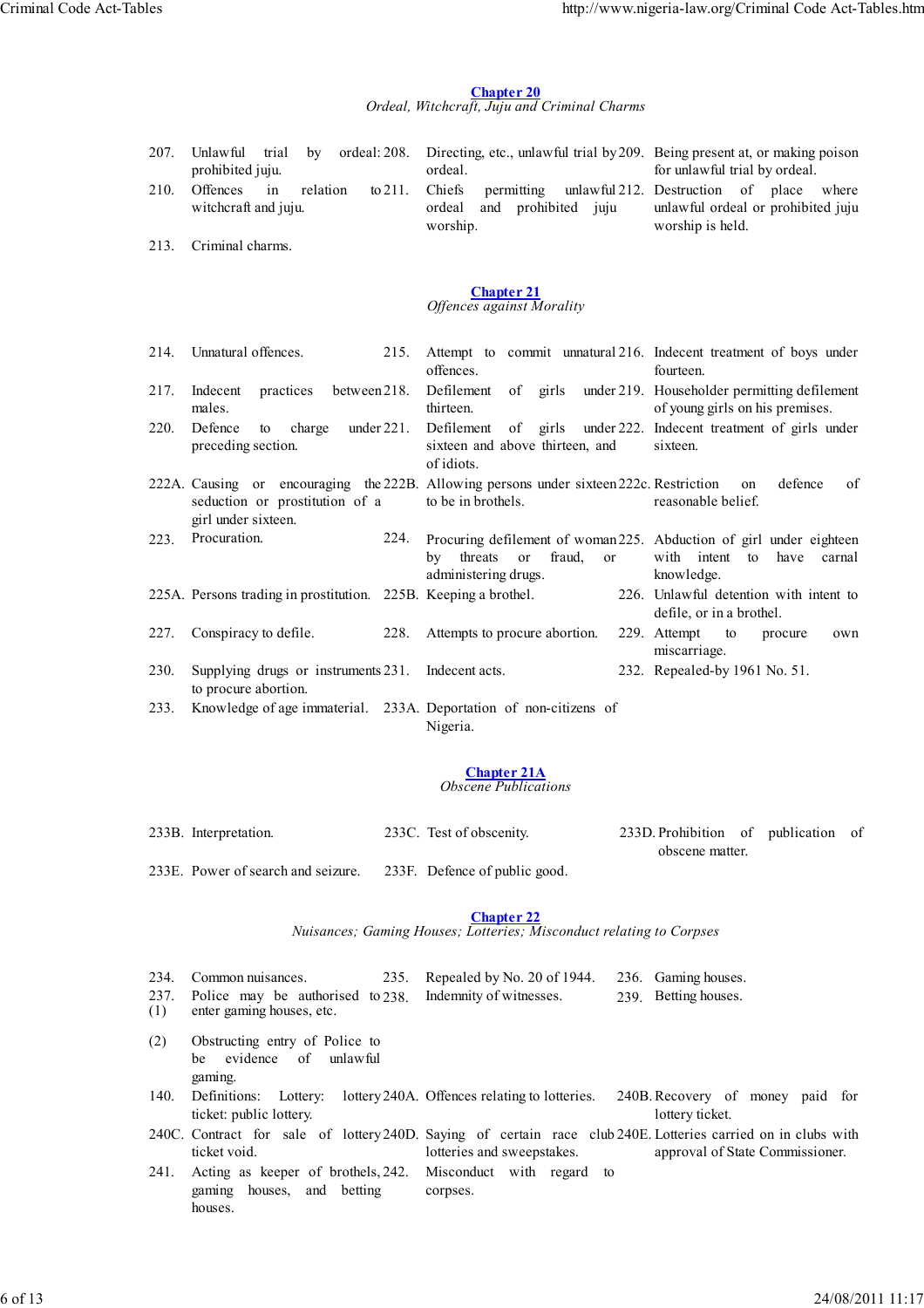#### **Chapter 23** *Offences against Public Health*

|  |  |  | 243. Exposing for sale things unfit 244. Dealing in diseased meat. | 245. Fouling water. |
|--|--|--|--------------------------------------------------------------------|---------------------|
|  |  |  |                                                                    |                     |

- (1) (2) for food or drink. Adulteration of food or drink intended for sale.
- 246. Burials in houses. 247. Noxious acts. 248. Sale of matches made with white
- - phosphorus: use of white phosphorus in manufacture of matches.

# **Chapter 24**

*Idle and Disorderly Persons; Rogues and Vagabonds; Bringing contempt on Uniform*

249. Idle and disorderly persons. 250. Rogues and vagabonds. 251. Bringing contempt on uniform.

# **Part 5**

*Offences against the Person and Relating to Marriage and Parental Rights and Duties and against the Reputation of Individuals*

# **Chapter 25**

*Assaults and Violence to the Person generally; Justification and Excuse*

| 252. | Definition of assault.<br>253.                                                                                                                                      | Assaults unlawful.                                                              | 254. Execution of sentence.                                                                                    |
|------|---------------------------------------------------------------------------------------------------------------------------------------------------------------------|---------------------------------------------------------------------------------|----------------------------------------------------------------------------------------------------------------|
| 255. | Execution of process.<br>256.                                                                                                                                       | Execution of warrant.                                                           | 257. Erroneous sentence or process or<br>warrant.                                                              |
| 258. | Sentence or process or warrant 259.<br>without jurisdiction.                                                                                                        | Arrest of wrong person.                                                         | 260. Irregular process or warrant.                                                                             |
| 261. | Force used in executing process 262-<br>270.<br>or in arrest.                                                                                                       | Repealed by No. 43 of 1945.                                                     | 271. Peace officer preventing escape<br>from arrest.                                                           |
| 272. | Other cases of preventing 273.<br>escape from arrest.                                                                                                               | Preventing escape or rescue 274. Repealed by No. 43 of 1945.<br>after arrest.   |                                                                                                                |
| 275. | Preventing a breach of the 276.<br>peace.                                                                                                                           | Suppression of riot.                                                            | 277. Suppression of riot by peace<br>officers.                                                                 |
| 278. | Suppression of riot by person279.<br>acting under lawful orders.                                                                                                    | acting without order in case of<br>emergency.                                   | Suppression of riot by person280. Riot: persons subject to military<br>law or members of the police<br>forces. |
| 281. | Prevention of offences<br>for $282$ .<br>which an offender may<br>be<br>without<br>arrested<br>warrant:<br>prevention of violence<br>by<br>persons of unsound mind. | Defence of dwelling-house.                                                      | 283. Provocation.                                                                                              |
| 284. | Defence of provocation.<br>285.                                                                                                                                     | insult.                                                                         | Prevention of repetition of 286. Self-defence against unprovoked<br>assault.                                   |
| 287. | Self-defence against provoked 288.<br>assault.                                                                                                                      | Aiding in self-defence.                                                         | 289. Defence of movable property<br>against trespassers.                                                       |
| 290. | Defence of movable property 291.<br>with claim of right.                                                                                                            | Defence of movable property 292. Defence of premises<br>without claim of right. | against<br>trespassers: removal of disorderly<br>persons.                                                      |
| 293. | Defence of possession of real 294.<br>property or vessel with claim of<br>right.                                                                                    | easement.                                                                       | Exercise of right of way or 295. Correction of child, servant, etc.                                            |
| 296. | Use of force for preserving 297.<br>order on board a vessel.                                                                                                        | Surgical operations.                                                            | 298. Excessive force.                                                                                          |
| 299. | Consent to death immaterial.                                                                                                                                        |                                                                                 |                                                                                                                |

**Chapter 26** *Duties relating to the Preservation of Human Life*

300. Duty to provide necessaries. 301. Duty of head of family. . 302. Duty of masters.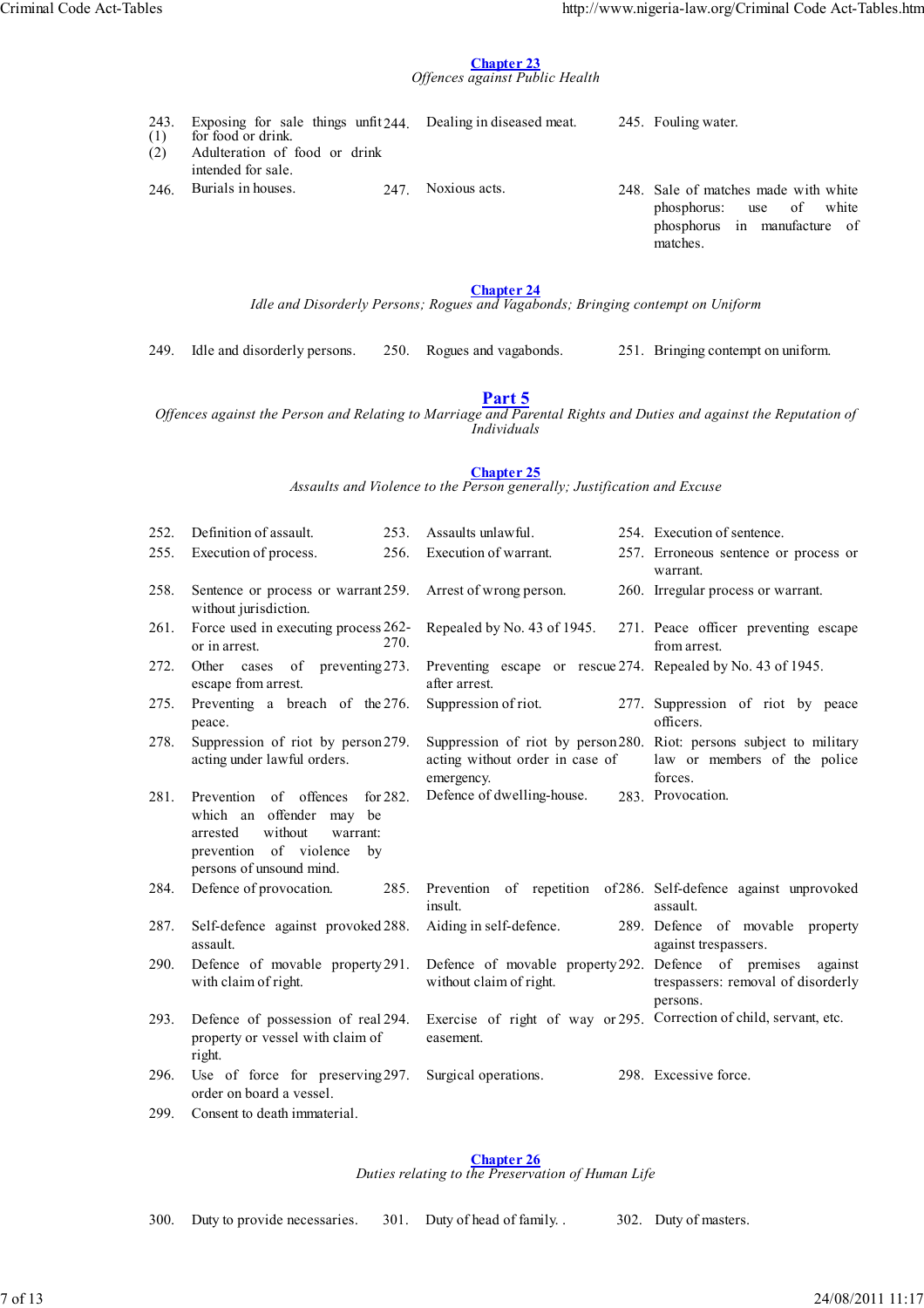- 303. Duty of persons doing dangerous acts.
- 304. Duty of persons in charge of 305. Duty to do certain acts. dangerous things. 305A. Breach of contract of person employed in certain services.

*Homicide; Suicide; Infanticide; Concealment of Birth; Unlawful*

| 306. | Killing of a human being 307.<br>unlawful.                            |      | When a child becomes a human 308. Definition of killing.<br>being.                                |                                         |  |  |
|------|-----------------------------------------------------------------------|------|---------------------------------------------------------------------------------------------------|-----------------------------------------|--|--|
| 309. | Death by acts done at childbirth. 310.                                |      | Causing death by threats.                                                                         | 311. Acceleration of death.             |  |  |
| 312. | When injury or death might be 313.<br>prevented by proper precaution. |      | causing<br>death<br>Injury<br>of<br>subsequent<br>consequence<br>treatment.                       | in 314. Limitation as to time of death. |  |  |
| 315. | Unlawful homicide.                                                    | 316. | Definition of murder.                                                                             | 317. Definition of manslaughter.        |  |  |
| 318. | Killing on provocation.                                               | 319. | $\alpha$ f<br>Punishment<br>for<br><i>juvenile:</i><br>provision<br>provision for pregnant women. | murder: 320. Attempt to murder.         |  |  |
| 321. | Attempt to murder by convict.                                         | 322. | Accessory after the fact to 323. Written threats to murder.<br>murder.                            |                                         |  |  |
| 324. | Conspiring to murder.                                                 | 325. | Punishment of manslaughter.                                                                       | 326. Aiding suicide.                    |  |  |
| 327. | Attempting to commit suicide.                                         |      | 327A. Offence of infanticide.                                                                     | 328. Killing unborn child.              |  |  |
| 329. |                                                                       |      | Concealing the birth of children. 329A. Unlawful possession of human<br>head.                     |                                         |  |  |

# **Chapter 28**

#### *Offences Endangering Life or Health*

| 330. | Disabling in order to commit 331.<br>felony or misdemeanour. | Stupefying in order to commit 332. Acts intended to cause grievous<br>felony or misdemeanour.   | harm or prevent arrest.                       |
|------|--------------------------------------------------------------|-------------------------------------------------------------------------------------------------|-----------------------------------------------|
| 333. | Preventing escape from wreck. 334.                           | Intentionally endangering safety 335. Grievous harm.<br>travelling by<br>of persons<br>railway. |                                               |
| 336. | injure<br>by 337.<br>Attempting to<br>explosive substances.  | Maliciously<br>poison with intent to harm.                                                      | administering 338. Wounding and similar acts. |
| 339. | Failure to supply necessaries.<br>340.                       | Endangering life or health of 341. Abandoning or exposing children.<br>apprentices or servants. |                                               |
| 342. | Setting man-trap.<br>343.                                    | Reckless and negligent acts. 344. Negligent acts causing harm.                                  |                                               |
| 345. | Sending unseaworthy ship to 346.<br>sea.                     | Endangering safety of persons 347. Endangering<br>travelling by railway.                        | steamships<br>by<br>tampering with machinery. |
| 348. | The like by engineers.<br>349.                               | Evading laws as to shipping 350. Landing, etc., explosives.<br>dangerous goods.                 |                                               |
|      |                                                              | <b>Chapter 29</b><br>Assaults                                                                   |                                               |

| 351. Punishment of assault.                                                    |  | 352. Assault with intent to commit 353. Indecent assault on males.<br>unnatural offence. |                        |  |  |  |  |  |
|--------------------------------------------------------------------------------|--|------------------------------------------------------------------------------------------|------------------------|--|--|--|--|--|
|                                                                                |  |                                                                                          |                        |  |  |  |  |  |
| 354. Assaults on persons protecting 355. Assaults occasioning harm.<br>wrecks. |  |                                                                                          | 356. Serious assaults. |  |  |  |  |  |

# **Chapter 30**

*Assaults on Females: Abduction*

| 357. Definition of rape.           | 358. Punishment of rape. | 359. Attempt to commit rape.           |
|------------------------------------|--------------------------|----------------------------------------|
| 360. Indecent assaults on females. | 361. Abduction.          | 362. Abduction of girls under sixteen. |
| 363. Ignorance of age of girl, or  |                          |                                        |
| consent, no defence.               |                          |                                        |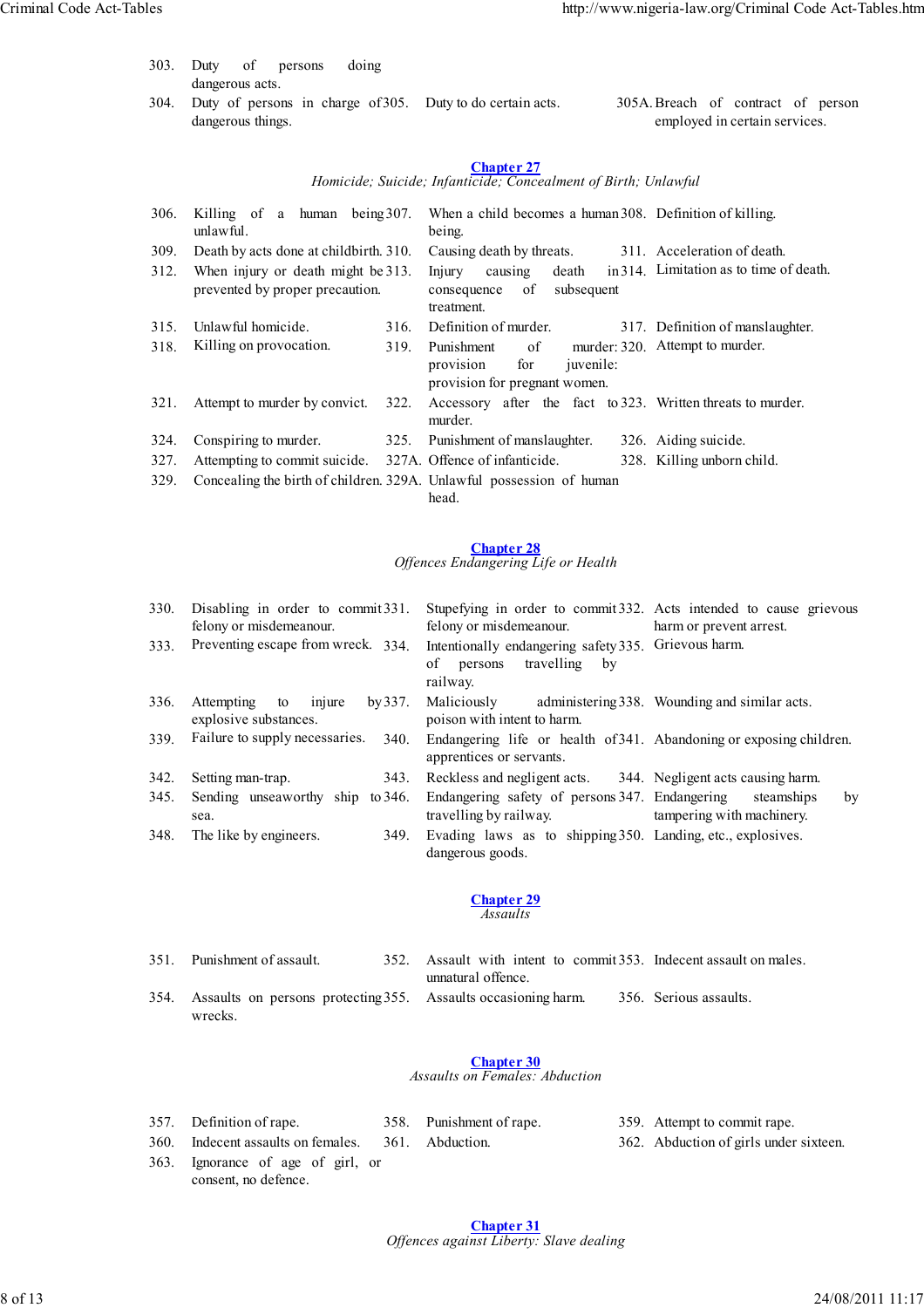| 364. Kidnapping.                                    |  | 365. Deprivation of liberty. |    | 366. Compelling action by intimidation. |
|-----------------------------------------------------|--|------------------------------|----|-----------------------------------------|
| 367. Compelling action by assault. 368. Concealment |  |                              | of | matters 369. Slave dealing.             |
|                                                     |  |                              |    |                                         |

*Offences relating to Marriage and Parental Rights and Duties*

370. Bigamy. 371. Child-stealing. 372. Desertion of children.

#### **Chapter 33** *Defamation*

| 373. Definition of defamatory matter. 374. Definition of publication. |  |  |                                                                                                           |                        |  | 375. Publication of defamatory matter. |  |  |  |  |  |
|-----------------------------------------------------------------------|--|--|-----------------------------------------------------------------------------------------------------------|------------------------|--|----------------------------------------|--|--|--|--|--|
|                                                                       |  |  | 376. Publishing defamatory matter 377. Publication of truth for public 378. Cases in which publication is |                        |  |                                        |  |  |  |  |  |
| with intent to extort.                                                |  |  | benefit.                                                                                                  | absolutely privileged. |  |                                        |  |  |  |  |  |

379. Cases in which publication is 380. Publication in a periodical.

absolutely privileged.

381. Protection of innocent sellers of books and newspapers.

conditionally privileged.

**Part 6** *Offences relating to Property and Contracts*

# **Division 1 Stealing and like offences**

#### **Chapter 34** *Stealing*

382. Things capable of being stolen. 383. Definition of stealing. 384. Special cases.

385. Funds, etc., held under direction. 386. Funds, etc., received by agents 387. Money received for another.

- for sale. Husband and wife.
- 388. Stealing by persons having an interest in the thing stolen.
- 390. Punishment of stealing.

*Punishment in Special Cases:*

- 1. Stealing wills.
- 2. Stealing postal matter, etc.
- 3. Stealing cattle.
- 4. Stealing from the person; stealing goods in transit, etc.
- 5. Stealing by persons in public service.
- 6. Stealing by clerks and servants.
- 7. Stealing by directors or officers of companies.
- 8. Stealing by agents, etc.
- 9. Stealing property of value of N 1,000.
- 10. Stealing by tenants or lodgers.
- 11. Stealing after previous conviction.

# **Chapter 35**

*Offences analogous to Stealing*

- 391. Concealing registers. 392. Concealing wills. 393. Concealing deeds.
- 394. Killing animals with intent to 395. steal. 395. Severing with intent to steal. 396. Fraudulently dealing with minerals in mines. 397. Bringing stolen goods into Nigeria. Fraudulent disposition mortgaged goods. 399. Definition of mortgaged goods; consent of mortgage.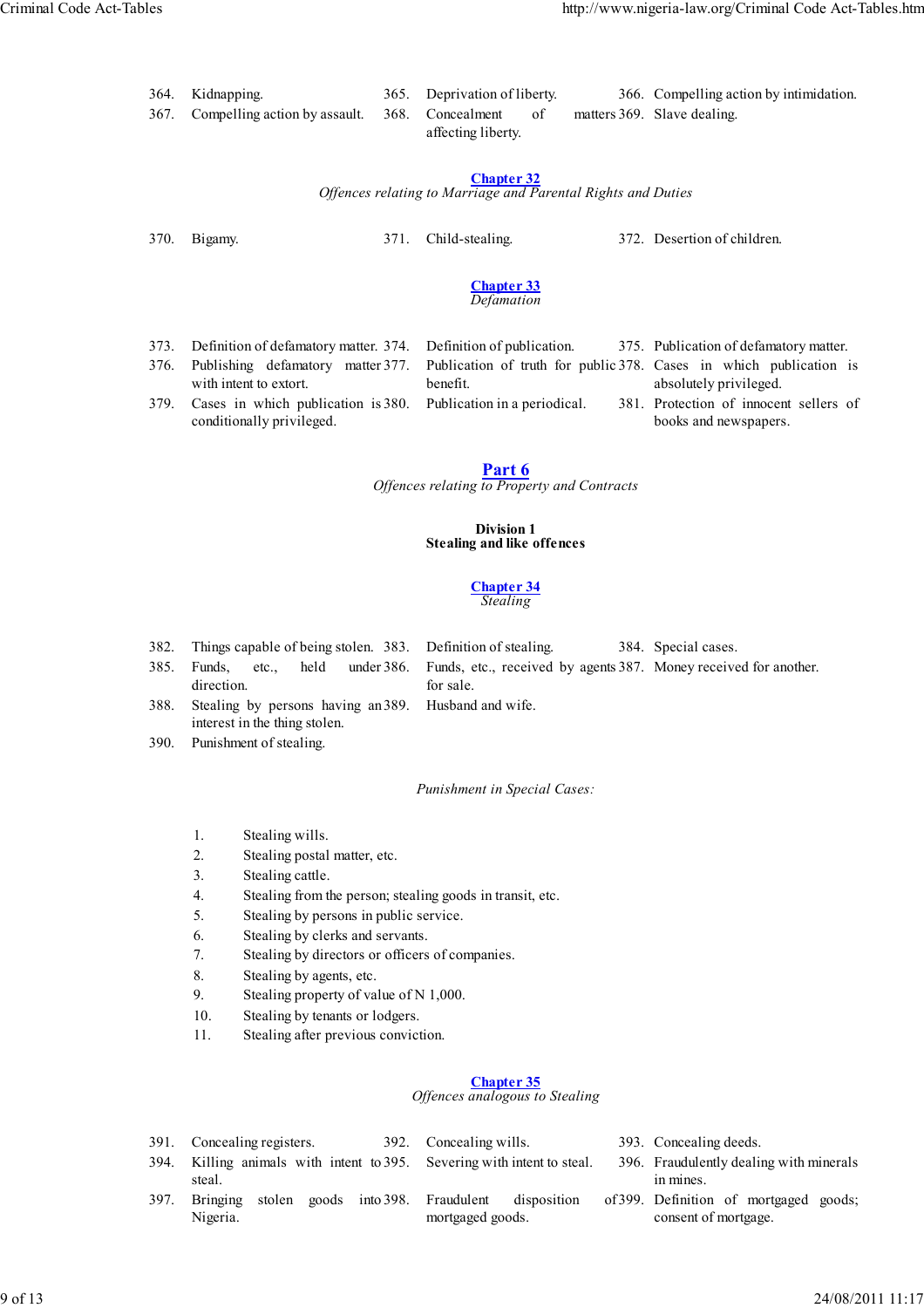400. Fraudulent appropriation of power.

felony or misdemeanour.

#### **Chapter 36** *Stealing with Violence: Extortion by Threats*

| 401. | Definition of robbery.                                               |      | 402. Punishment of robbery.                |  |          |                 | 403. Punishment for attempted robbery.              |          |  |           |
|------|----------------------------------------------------------------------|------|--------------------------------------------|--|----------|-----------------|-----------------------------------------------------|----------|--|-----------|
|      | 403A. Conspiracy to commit robbery.                                  |      | 403B. Definition of firearms               |  |          | and 404. Public |                                                     | servants |  | demanding |
|      |                                                                      |      | offensive weapons.                         |  |          | property, etc.  |                                                     |          |  |           |
| 405. | Assault with intent to steal.                                        | 406. | Demanding<br>menaces with intent to steal. |  | property |                 | with 407. Demanding property by written<br>threats. |          |  |           |
| 408. | Attempts at extortion by threats. 409. Procuring execution of deeds, |      | etc., by threats.                          |  |          |                 |                                                     |          |  |           |

#### **Chapter 37** *Burglary: Housebreaking: and like Offences*

| 410. | Definitions.                                                                                         | 411. Housebreaking: burglary.                                                                                               | 412. Entering dwelling-house<br>with<br>intent to commit felony. |  |  |
|------|------------------------------------------------------------------------------------------------------|-----------------------------------------------------------------------------------------------------------------------------|------------------------------------------------------------------|--|--|
| 413. | committing felony.                                                                                   | Breaking into building and 414. Breaking into building with 415. Breaking into place of worship<br>intent to commit felony. | and committing felony.                                           |  |  |
| 416. | Breaking into place of worship 417. Persons found armed, etc., with<br>with intent to commit felony. | intent to commit felony.                                                                                                    |                                                                  |  |  |

# **Chapter 38**

*Obtaining Property by False Pretences: Cheating*

| 418. | Definition.                                                        | 419.                  | Obtaining goods by false 419A. Obtaining<br>pretences.                  |  | pretences or other fraud.                                                                 | credit | false<br>by |
|------|--------------------------------------------------------------------|-----------------------|-------------------------------------------------------------------------|--|-------------------------------------------------------------------------------------------|--------|-------------|
|      | 419B. Presumption<br>to<br>as<br>pretences<br>in<br>circumstances. | false 420.<br>certain | Obtaining execution of a 421. Cheating.<br>security by false pretences. |  |                                                                                           |        |             |
| 422. | Conspiracy to defraud.                                             | 423.                  | property.                                                               |  | Frauds on sale or mortgage of 424. Pretending to exercise witchcraft<br>or tell fortunes. |        |             |
| 425. | Obtaining registration, etc., by 426.<br>false pretences.          |                       | Repealed by Ordinance No. 20<br>of 1955.                                |  |                                                                                           |        |             |

# **Chapter 39**

*Receiving Property Stolen or Fraudulently Obtained an like Offences*

427. Receiving stolen property, etc. 428. etc., belonging to armed or police forces. Unlawful possession of arms, 429. Receiving after change of ownership. 430. Having possession of thing reasonably suspected of having been stolen. 431. Unlawfully using animals or 432. Suspicion of stealing animals. vehicles. 433. Taking reward for recovery of property obtained by means of

# **Chapter 40**

*Frauds by Trustees and 0fficers of Companies and Corporations: False Accounting*

| 434 | of trust property. |      | Trustees fraudulently disposing 435. Directors and officers of 436. False statements by officials of<br>compames.<br>corporations<br>companies<br><sub>or</sub><br>appropriating<br>fraudulently<br>property or keeping fraudulent<br>accounts, or falsifying books or<br>accounts. |
|-----|--------------------|------|-------------------------------------------------------------------------------------------------------------------------------------------------------------------------------------------------------------------------------------------------------------------------------------|
| 437 | Defence.           | 438. | Fraudulent false accounting.<br>439. False accounting by public officer.                                                                                                                                                                                                            |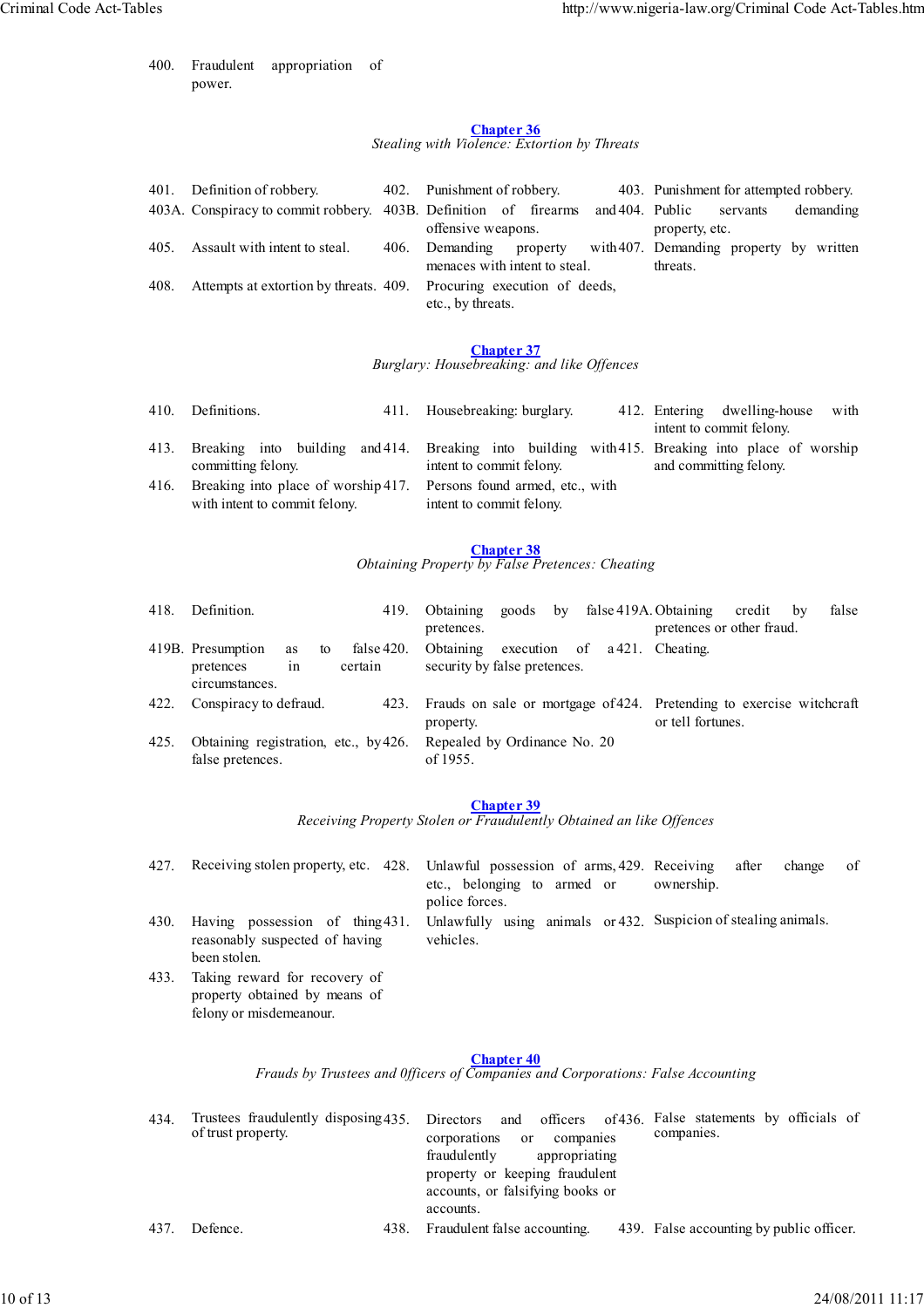#### **Division 2 Injuries to Property**

#### **Chapter 41** *Definitions*

|                                             | Definitions                                                                                                                                                                                                    |                                                                        |                        |                                                                               |  |  |  |  |  |  |  |  |
|---------------------------------------------|----------------------------------------------------------------------------------------------------------------------------------------------------------------------------------------------------------------|------------------------------------------------------------------------|------------------------|-------------------------------------------------------------------------------|--|--|--|--|--|--|--|--|
| 440.                                        | Unlawful acts.<br>441.                                                                                                                                                                                         | done<br>Acts<br>with<br>defraud.                                       | intent to 442. Damage. |                                                                               |  |  |  |  |  |  |  |  |
| <b>Chapter 42</b><br><i><b>Offences</b></i> |                                                                                                                                                                                                                |                                                                        |                        |                                                                               |  |  |  |  |  |  |  |  |
| 443.                                        | 444.<br>Arson.                                                                                                                                                                                                 | Attempts to commit arson.                                              |                        | 445. Setting fire to crops and growing<br>plants.                             |  |  |  |  |  |  |  |  |
| 446.                                        | Attempting to set fire to crops, 447.<br>etc.                                                                                                                                                                  | Casting away ships.                                                    |                        | 448. Attempts to cast away ships.                                             |  |  |  |  |  |  |  |  |
| 449.                                        | Obstructing<br>injuring 450.<br>and<br>railways.                                                                                                                                                               | Injuring animals.                                                      |                        |                                                                               |  |  |  |  |  |  |  |  |
| 451.                                        | Obstructing<br>injuring<br>and<br>railways.                                                                                                                                                                    |                                                                        |                        |                                                                               |  |  |  |  |  |  |  |  |
|                                             | Punishment in Special Cases:                                                                                                                                                                                   |                                                                        |                        |                                                                               |  |  |  |  |  |  |  |  |
|                                             | 1.<br>River bank or wall, navigation works or bridges.<br>2.<br>3 <sub>1</sub><br>Wills and registers.<br>Wrecks.<br>4.<br>5.<br>Railways.<br>Other things of special value.<br>6.<br>Deeds and records.<br>7. | Destroying or damaging an inhabited house or a vessel with explosives. |                        |                                                                               |  |  |  |  |  |  |  |  |
| 452.                                        | Attempts to destroy property by 453.                                                                                                                                                                           | Attempts to injure mines.                                              | 453.                   | Interfering with signals used for                                             |  |  |  |  |  |  |  |  |
| 455.                                        | explosives.<br>Interfering<br>with<br>navigation 456.<br>works.                                                                                                                                                | Communicating<br>diseases to animals.                                  | infectious 457.        | purposes of navigation.<br>Removing boundary marks with<br>intent to defraud. |  |  |  |  |  |  |  |  |
| 458.                                        | Wilful damage, etc., to survey 459.<br>and boundary marks.                                                                                                                                                     | Obstructing railways.                                                  |                        | 459A. Obstructing aircraft.                                                   |  |  |  |  |  |  |  |  |
|                                             | 459B. Trespass on aerodrome.<br>460.                                                                                                                                                                           | Penalties for damage, etc., to 461.<br>railway works.                  |                        | Sending letters threatening to burn<br>or destroy.                            |  |  |  |  |  |  |  |  |
| 462.                                        | Arrest without warrant.                                                                                                                                                                                        |                                                                        |                        |                                                                               |  |  |  |  |  |  |  |  |
|                                             |                                                                                                                                                                                                                | <b>Division 3</b><br><b>Forgery and like Offences: Personation</b>     |                        |                                                                               |  |  |  |  |  |  |  |  |
|                                             |                                                                                                                                                                                                                | <b>Chapter 43</b><br>Forgery in General: Definitions                   |                        |                                                                               |  |  |  |  |  |  |  |  |
| 463.<br>466.                                | Definitions.<br>Certain matters immaterial.                                                                                                                                                                    | 464. Further definitions.                                              |                        | 465. Definition of forgery.                                                   |  |  |  |  |  |  |  |  |
|                                             |                                                                                                                                                                                                                | <b>Chapter 44</b><br>Punishment of Forgery and like Offences           |                        |                                                                               |  |  |  |  |  |  |  |  |
|                                             | $D$ $m$ $ch$ $on$<br>$\sim$ $\mathcal{L}$<br>$f_{\alpha x \alpha \alpha x y}$                                                                                                                                  |                                                                        |                        |                                                                               |  |  |  |  |  |  |  |  |

467. Punishment of forgery in general.

*Punishment in Special Cases*

1. Public seals, etc.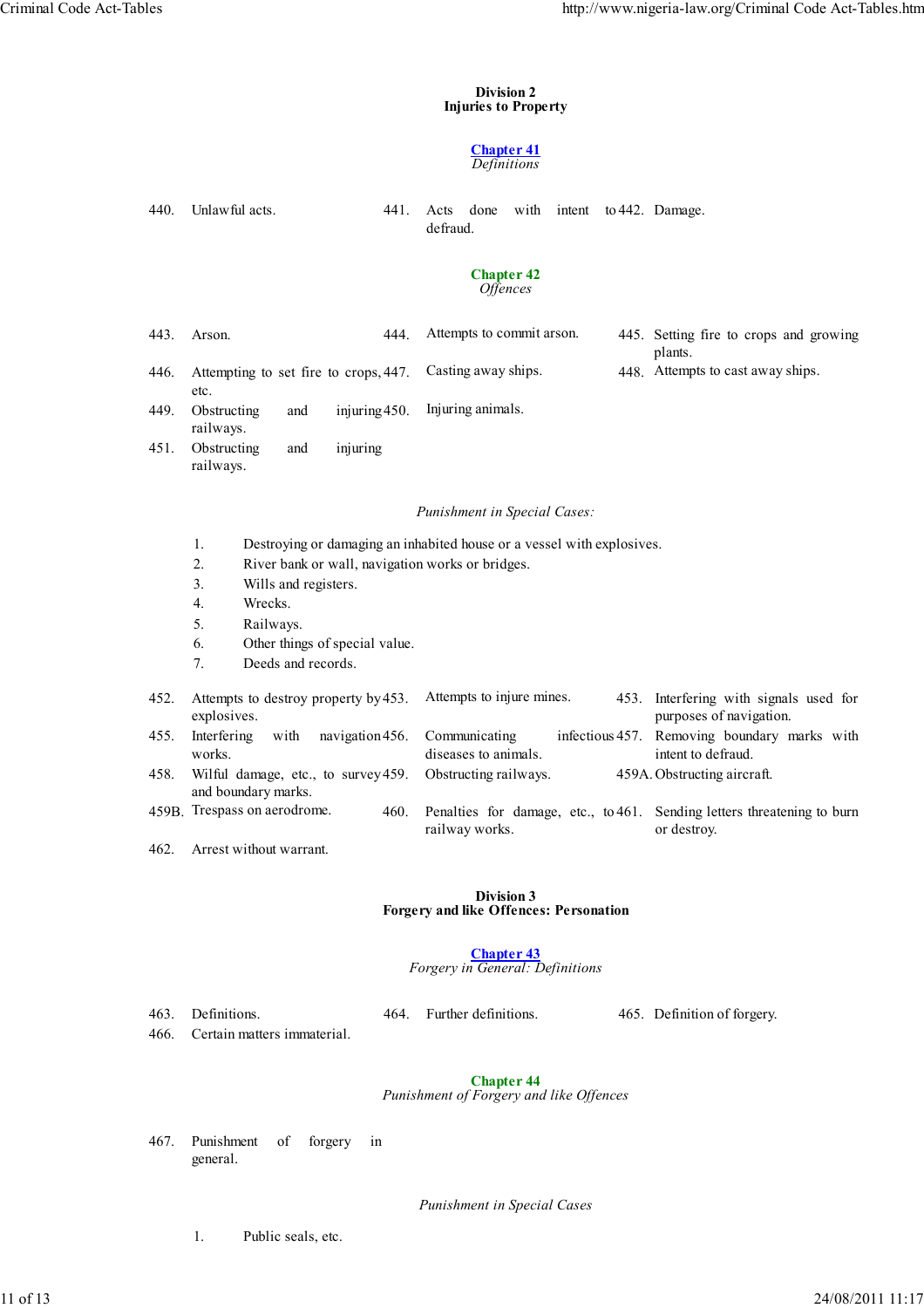- 2. Securities, titles, registers, etc.
- 3. Documents relating to revenue an acts of State, etc.
- 4. Court seals, records, process, evidence, etc.
- 5. Telegrams.

| 468. | Uttering false documents and 469. Uttering cancelled or exhausted 470. Uttering cancelled stamps. |                                                     |                                                                                              |  |  |  |
|------|---------------------------------------------------------------------------------------------------|-----------------------------------------------------|----------------------------------------------------------------------------------------------|--|--|--|
|      | counterfeit seals.                                                                                | documents.                                          |                                                                                              |  |  |  |
| 471. | of 472.<br>Procuring<br>execution                                                                 | Obliterating<br>crossings                           | on 473. Making<br>without<br>documents                                                       |  |  |  |
|      | documents by false pretences.                                                                     | cheques.                                            | authority.                                                                                   |  |  |  |
| 474. | Demanding<br>upon $475$ .<br>property<br>forged testamentary instruments.                         | Purchasing forged bank notes.                       | 476. Falsifying warrants for money<br>payable under public authority.                        |  |  |  |
| 477  | Falsification of register.<br>478.                                                                | Sending false certificate<br>marriage to registrar. | of 479. False statements for the purpose of<br>registers of births, deaths and<br>marriages. |  |  |  |

*Preparation for Forgery*

| 480. |                                 |  |                                 |  |  | Instruments and materials for 480A. Unlawful inquiries relating to 481. Counterfeit stamps. |  |
|------|---------------------------------|--|---------------------------------|--|--|---------------------------------------------------------------------------------------------|--|
|      | forgery.                        |  | the possibility of forgery.     |  |  |                                                                                             |  |
|      | 482. Paper for postal purposes. |  | 483. Paper and dies for postage |  |  |                                                                                             |  |
|      |                                 |  | stamps.                         |  |  |                                                                                             |  |

#### **Chapter 46** *Personation*

484. Personation in general. 485. Falsely acknowledging deeds, 486. Personation of a person named in recognisances, etc. a certificate. 487. Lending, etc., certificate for 488. personation. 488. Personation of person named in 489. Lending, etc., testimonial for a testimonial or character. personation.

#### **Division 4 Offences Connected with Trade and Breach of Contract**

# **Chapter 47**

*Fraudulent Debtors*

490. Fraudulent dealing with property by debtors.

> **Chapter 48** *Offences in relation to Design Layout Copyright*

491. Making or dealing in infringing 492. copies of copyright work.

492. Being in possession of plate for 493. Forfeiture of copies or plates. making infringing copies:giving unauthorised performances of copyright work.

# **Chapter 49**

*Secret Commissions and Corrupt Practices*

494. Corrupt acceptance of gift. Corrupt gift to agent.Gift to agent of receipt, etc., with intent to mislead principal.

> **Part 7** *Miscellaneous Offences*

> > **Chapter 50**